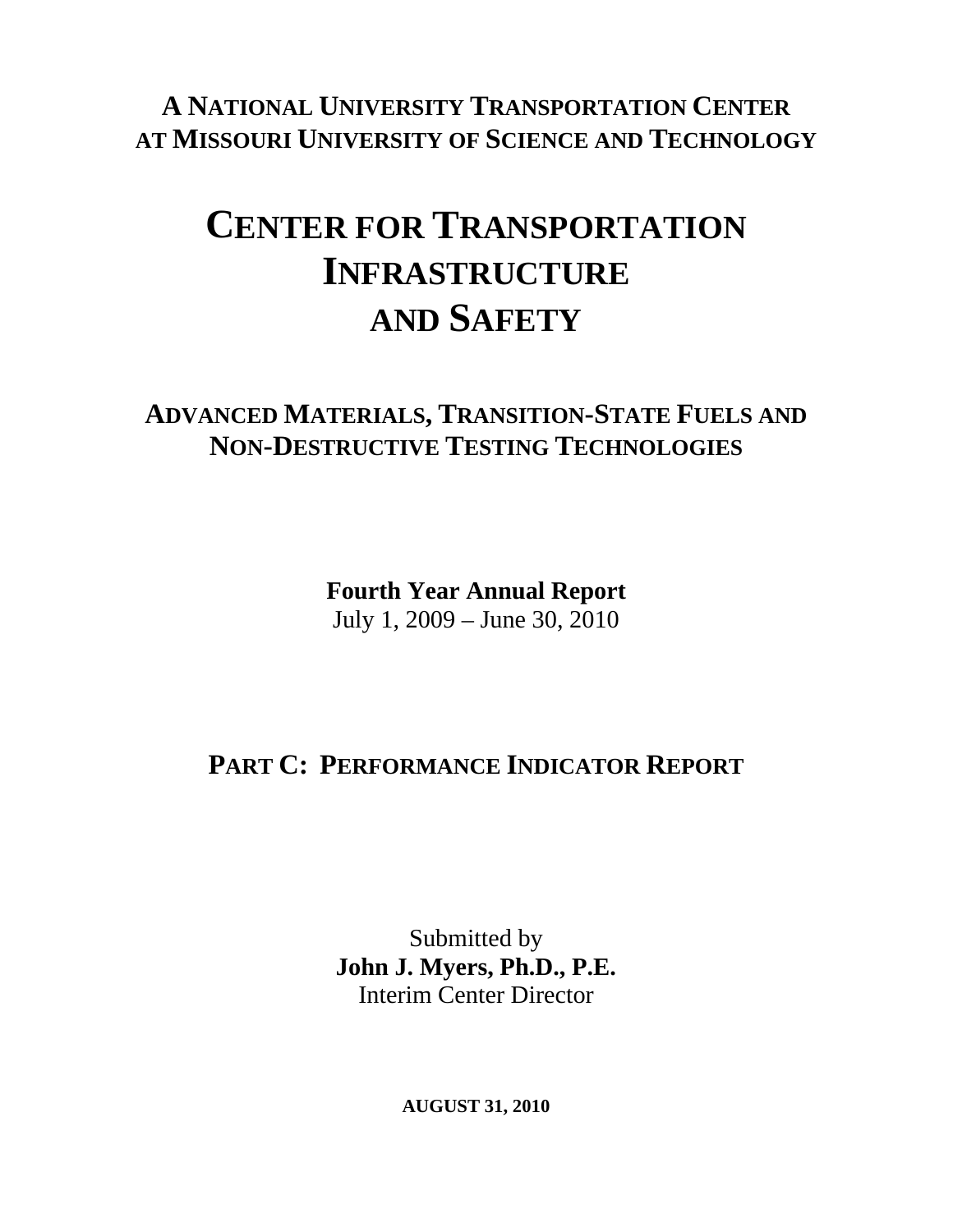### **Fourth Year Annual Report** Part C: Performance Indicator Report

### **Table of Contents**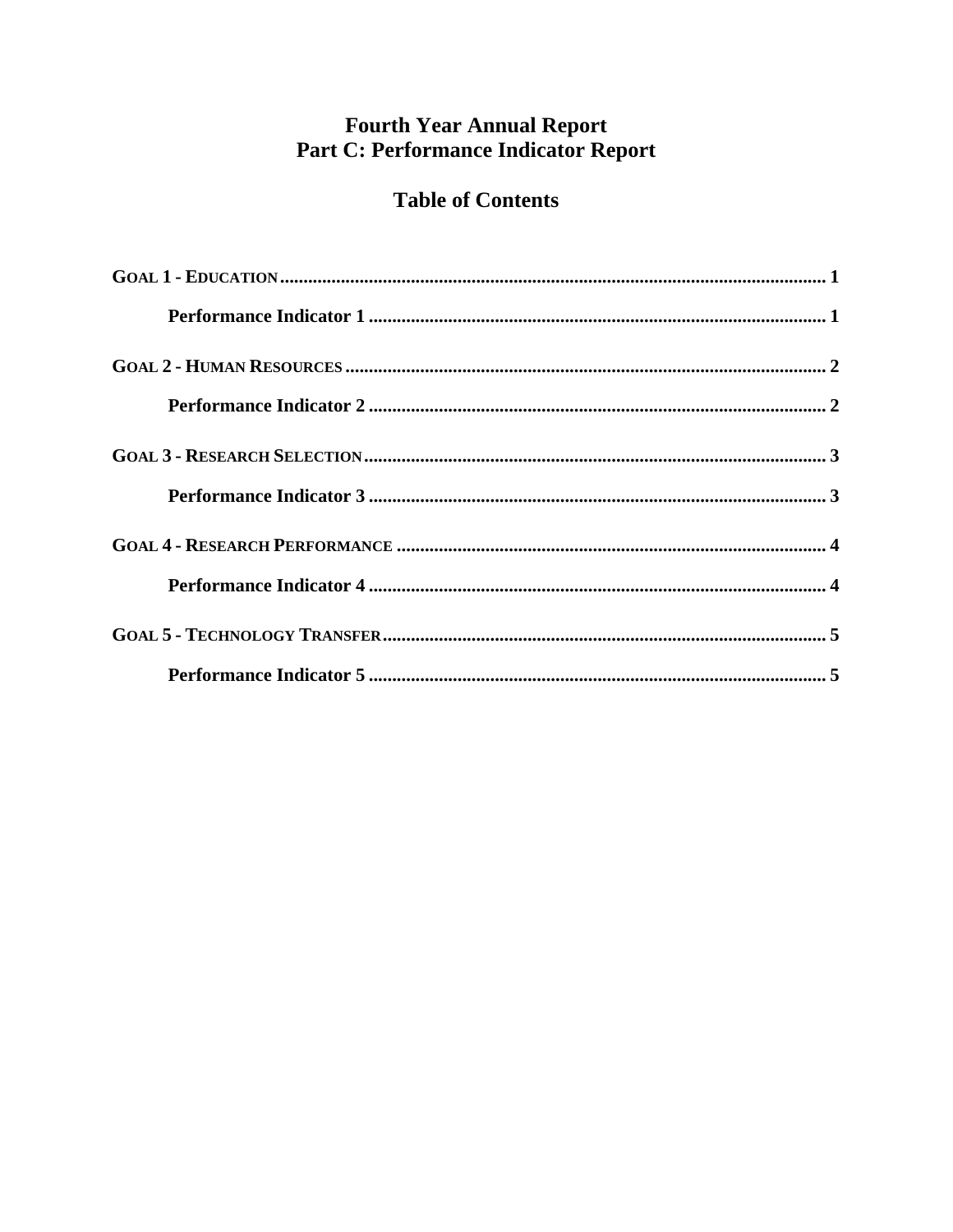## **GOAL 1 – EDUCATION**

<span id="page-2-0"></span>A multidisciplinary program of course work and experiential learning that reinforces the Center's mission and theme.

#### **Performance Indicator 1**

Information about the Center's transportation education program for the academic year(s) being reported (Year IV), in comparison with the baseline (Base) provided in the Appendix of the Center's Strategic Plan.

| <b>Transportation Education</b>                                              | <b>Base</b> | 2009-2010 |
|------------------------------------------------------------------------------|-------------|-----------|
| 1a. Cumulative number of transportation-related courses:                     | 89          | 90        |
| Undergraduate:                                                               | 43          | 43        |
| Graduate:                                                                    | 46          | 47        |
| 1b. Number of students participating in transportation research<br>projects: | 149         | 216       |
| Undergraduate:                                                               | 118         | 154       |
| Graduate:                                                                    | 29          | 62        |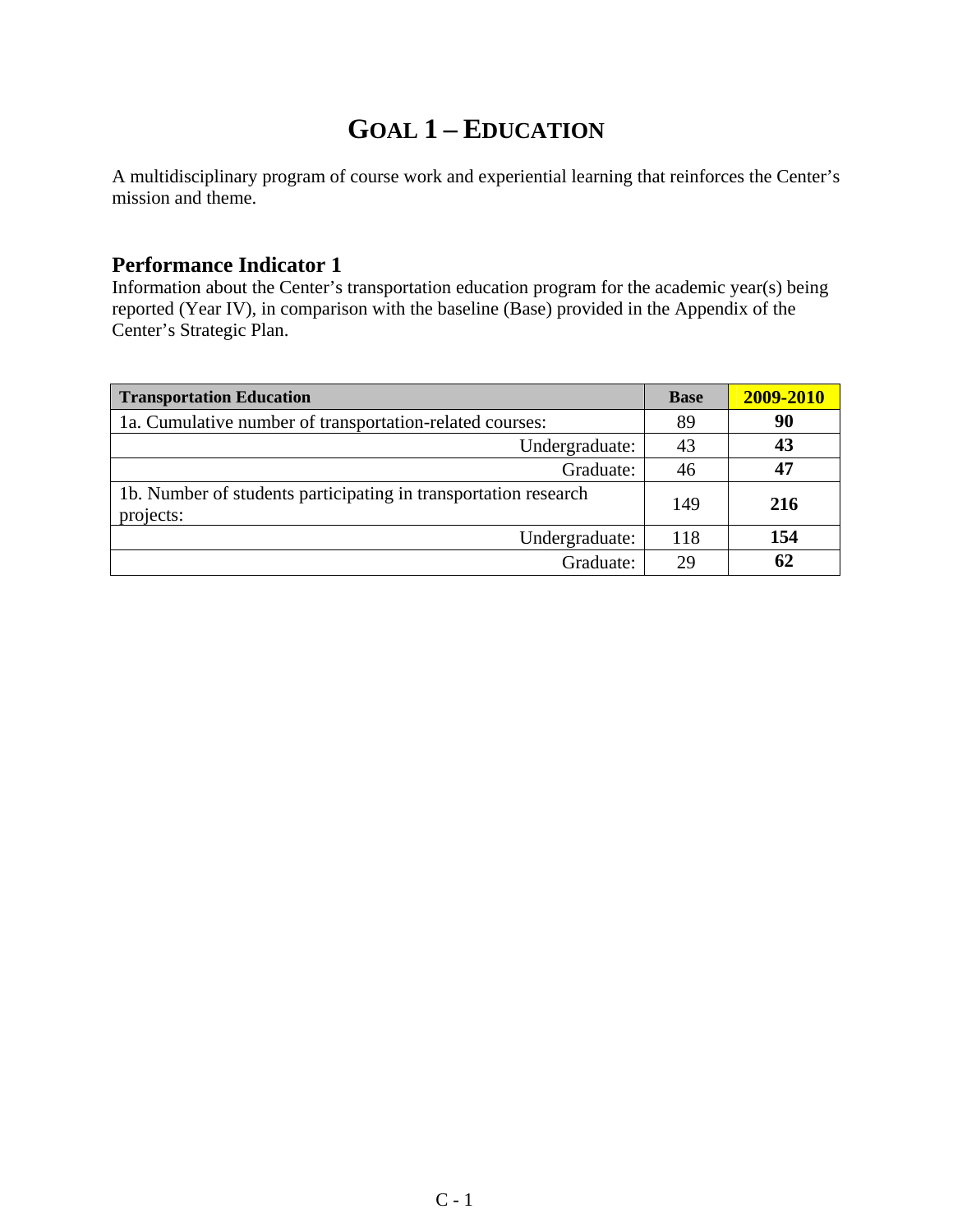# **GOAL 2 - HUMAN RESOURCES**

<span id="page-3-0"></span>An increased number of students, faculty and staff who are attracted to and substantively involved in the undergraduate, graduate and professional programs of the Center.

#### **Performance Indicator 2**

Information about the Center's transportation education program for the academic year(s) being reported (Year IV), in comparison with the baseline data (Base) provided in the Appendix of the Center's Strategic Plan.

| <b>Human Resources</b>                                                         | Master's    |           | <b>Doctorate</b> |           |             | <b>Total</b> |
|--------------------------------------------------------------------------------|-------------|-----------|------------------|-----------|-------------|--------------|
|                                                                                | <b>Base</b> | 2009-2010 | <b>Base</b>      | 2009-2010 | <b>Base</b> | 2009-2010    |
| 2a. Cumulative number of<br>transportation-related<br>advanced degree programs | 5           |           | 5                | 5         | 10          | 10           |
| 2b. Numbers of Students<br>Enrolled                                            | 13          | 39        | 16               | 23        | 29          | 62           |
| 2c. Number of Students<br><b>Receiving Degrees</b>                             |             | 8         | $\overline{2}$   |           | 3           |              |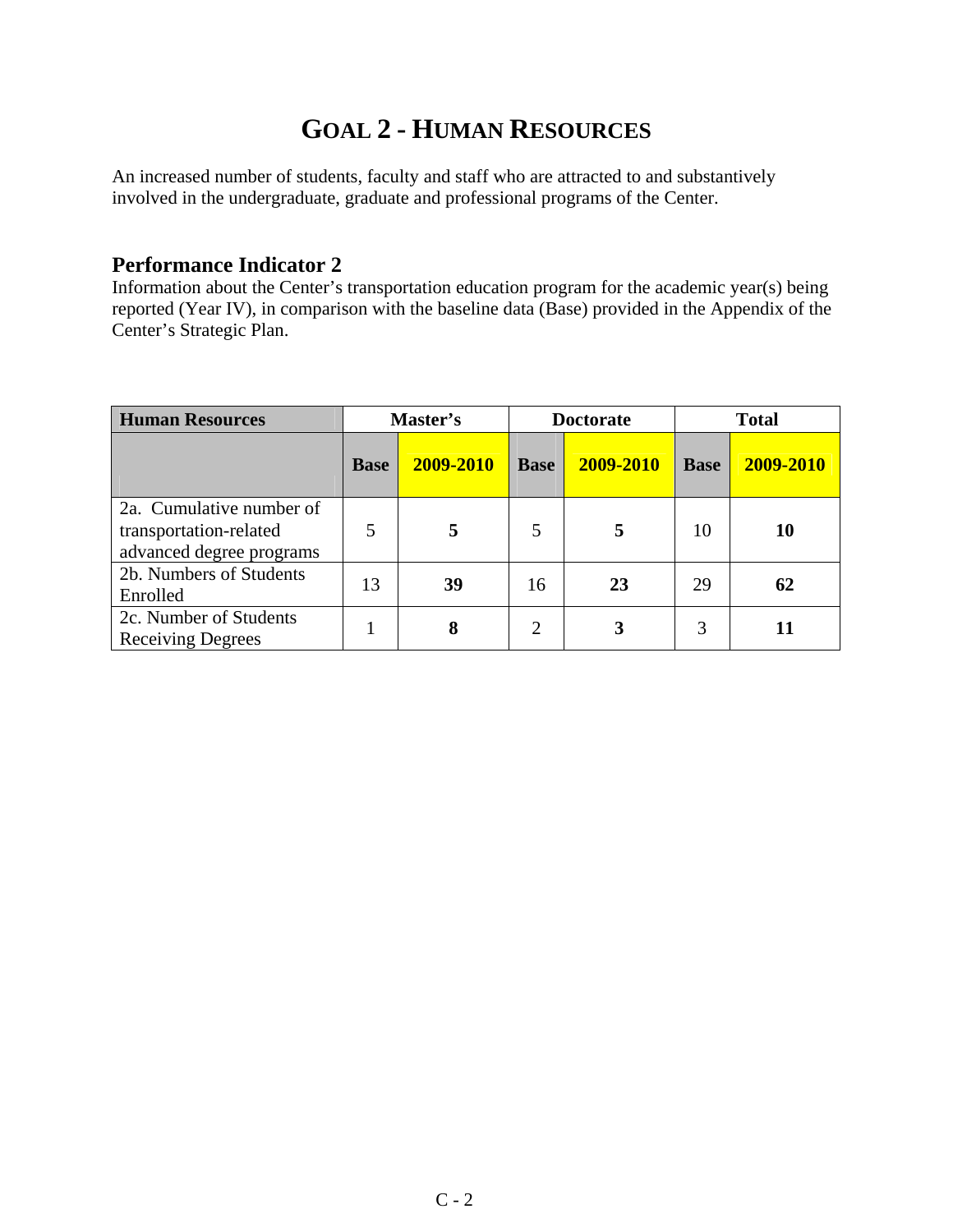# **GOAL 3 - RESEARCH SELECTION**

<span id="page-4-0"></span>An objective process for selecting and reviewing research that balances multiple objectives of the program.

#### **Performance Indicator 3**

Information about the Center's transportation research selection process during the academic year(s) being reported (Year IV).

| <b>Transportation Research Selection</b>              | 2009-2010     |
|-------------------------------------------------------|---------------|
| 3a. Research Projects Awarded by Center               |               |
| 3b. Number of those projects that you consider to be: |               |
| basic research                                        |               |
| advanced research                                     |               |
| applied research                                      |               |
| 3c. Total Budgeted Costs for Those Projects           | $$2,015,128*$ |

\* \$ Grand total includes NUTC match, non-federal and federal totals, but not administrative expenses, which total \$393,203.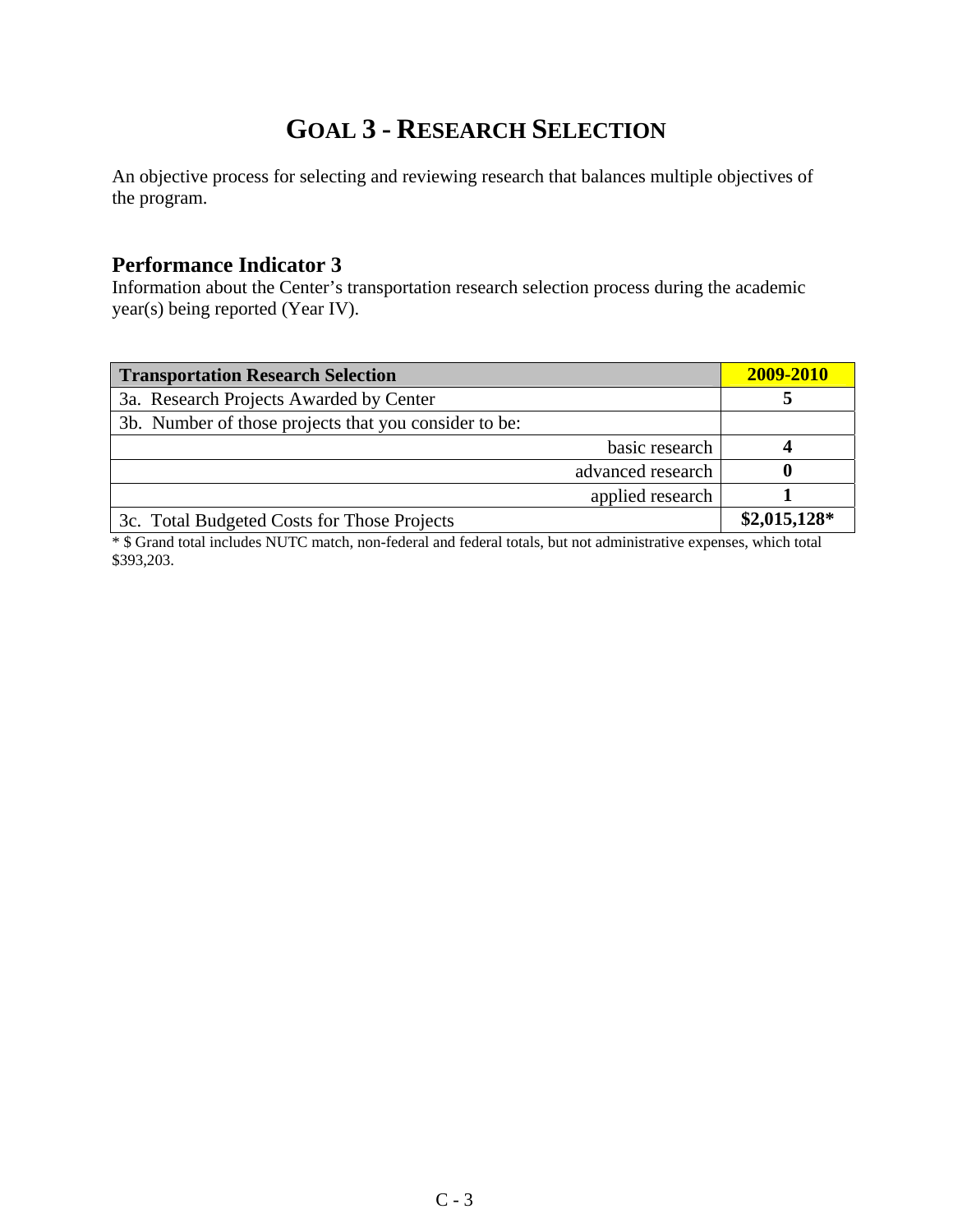## **GOAL 4 - RESEARCH PERFORMANCE**

<span id="page-5-0"></span>An ongoing program of basic and applied research, the products of which are judged by peers or other experts in the field, to advance the body of knowledge in transportation.

#### **Performance Indicator 4**

Information about the Center's transportation research performance during the academic year(s) being reported (Year IV):

| <b>Transportation Research Performance</b>                                                                                                        | 2009-2010 |
|---------------------------------------------------------------------------------------------------------------------------------------------------|-----------|
| 4a. Number of reports issued that resulted from transportation research projects<br>funded by the NUTC grant.                                     | <b>20</b> |
| 4b. Number of transportation research papers presented at academic/professional<br>meetings that resulted from projects funded by the NUTC grant. | 78        |

\* Performance is defined as a meritorious accomplishment, such as distinguished service awards, best paper award, fellow member, etc.